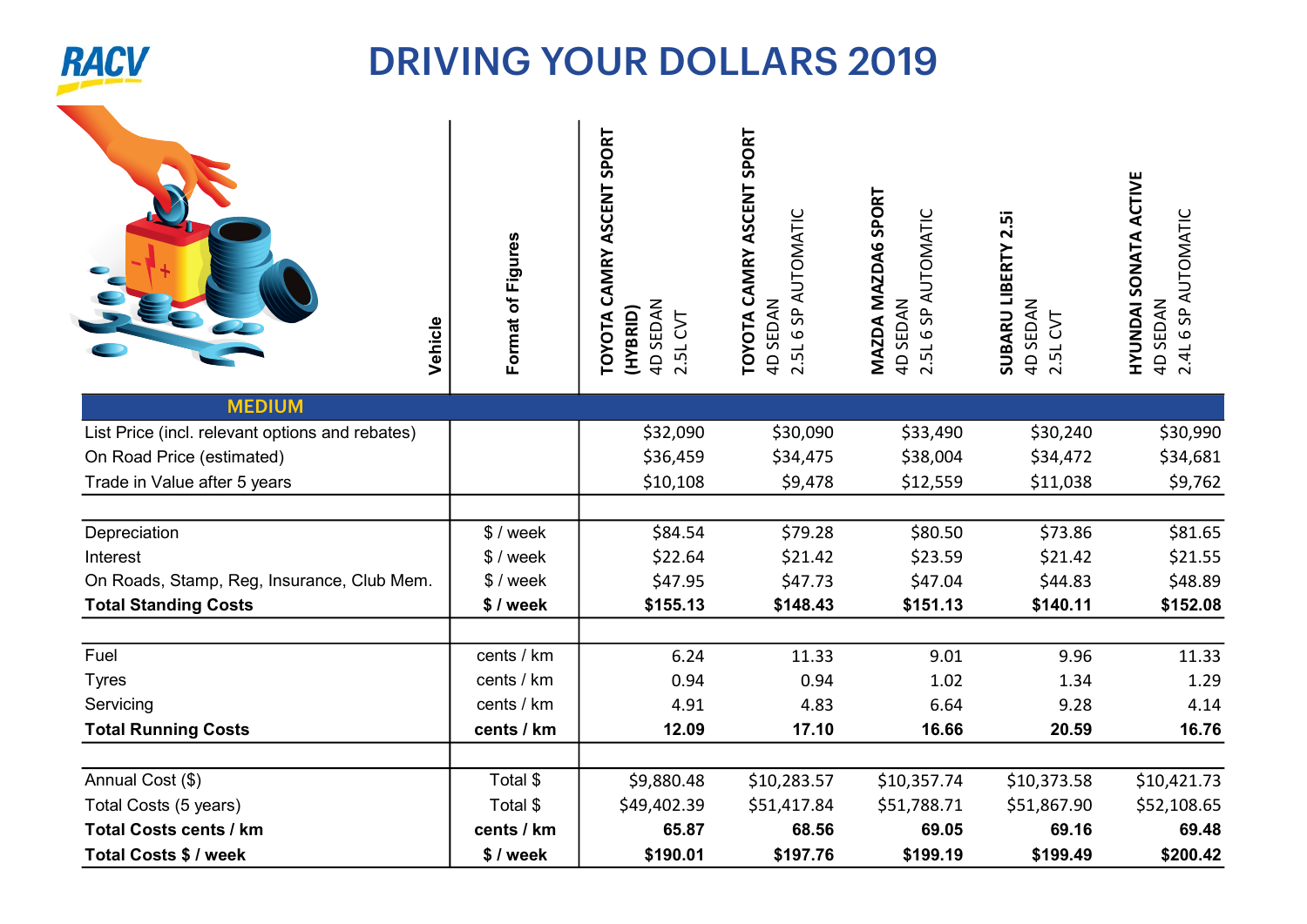

## DRIVING YOUR DOLLARS 2019 2019

| Vehicle                                         | Format of Figures | SKODA OCTAVIA 110 TSI SPORT<br>S <sub>P</sub><br>5 cc TDFI 7<br><b>TURBO 4139</b><br>AUTOMATIC<br><b>4D SEDAN</b> | 2.0L TURBO 6 SP AUTOMATIC<br>FORD MONDEO AMBIENTE<br><b>5D HATCHBACK</b> | DTFI6SP<br>FORD MONDEO AMBIENTE<br>ပ<br>1997<br>DIESEL TURBO 4<br><b>5D HATCHBACK</b><br>AUTOMATIC | VOLKSWAGEN PASSAT 132 TSI<br>SP AUTOMATIC<br>1.8L TURBO 7<br>4D SEDAN | AUDI A4 35 TFSI S TRONIC SPORT<br>1.4L TURBO 7 SP AUTOMATIC<br>4D SEDAN |
|-------------------------------------------------|-------------------|-------------------------------------------------------------------------------------------------------------------|--------------------------------------------------------------------------|----------------------------------------------------------------------------------------------------|-----------------------------------------------------------------------|-------------------------------------------------------------------------|
| <b>MEDIUM</b>                                   |                   |                                                                                                                   |                                                                          |                                                                                                    |                                                                       |                                                                         |
| List Price (incl. relevant options and rebates) |                   | \$33,390                                                                                                          | \$33,190                                                                 | \$37,190                                                                                           | \$37,790                                                              | \$56,100                                                                |
| On Road Price (estimated)                       |                   | \$36,416                                                                                                          | \$37,588                                                                 | \$41,756                                                                                           | \$42,456                                                              | \$62,251                                                                |
| Trade in Value after 5 years                    |                   | \$10,852                                                                                                          | \$10,787                                                                 | \$12,087                                                                                           | \$12,282                                                              | \$22,440                                                                |
| Depreciation                                    | \$ / week         | \$86.69                                                                                                           | \$86.17                                                                  | \$96.55                                                                                            | \$98.11                                                               | \$129.46                                                                |
| Interest                                        | $$$ / week        | \$22.61                                                                                                           | \$23.33                                                                  | \$25.89                                                                                            | \$26.32                                                               | \$38.48                                                                 |
| On Roads, Stamp, Reg, Insurance, Club Mem.      | $$$ / week        | \$48.81                                                                                                           | \$46.59                                                                  | \$48.90                                                                                            | \$50.12                                                               | \$70.92                                                                 |
| <b>Total Standing Costs</b>                     | \$/week           | \$158.10                                                                                                          | \$156.09                                                                 | \$171.35                                                                                           | \$174.55                                                              | \$238.86                                                                |
| Fuel                                            | cents / km        | 8.02                                                                                                              | 11.19                                                                    | 7.69                                                                                               | 8.91                                                                  | 8.46                                                                    |
| <b>Tyres</b>                                    | cents / km        | 1.59                                                                                                              | 1.13                                                                     | 1.13                                                                                               | 1.01                                                                  | 1.34                                                                    |
| Servicing                                       | cents / km        | 5.30                                                                                                              | 6.42                                                                     | 7.45                                                                                               | 7.13                                                                  | 8.52                                                                    |
| <b>Total Running Costs</b>                      | cents / km        | 14.91                                                                                                             | 18.74                                                                    | 16.27                                                                                              | 17.05                                                                 | 18.32                                                                   |
| Annual Cost (\$)                                | Total \$          | \$10,458.49                                                                                                       | \$10,927.83                                                              | \$11,349.87                                                                                        | \$11,634.65                                                           | \$15,169.33                                                             |
| Total Costs (5 years)                           | Total \$          | \$52,292.45                                                                                                       | \$54,639.13                                                              | \$56,749.35                                                                                        | \$58,173.26                                                           | \$75,846.67                                                             |
| <b>Total Costs cents / km</b>                   | cents / km        | 69.72                                                                                                             | 72.85                                                                    | 75.67                                                                                              | 77.56                                                                 | 101.13                                                                  |
| Total Costs \$ / week                           | \$/week           | \$201.12                                                                                                          | \$210.15                                                                 | \$218.27                                                                                           | \$223.74                                                              | \$291.72                                                                |